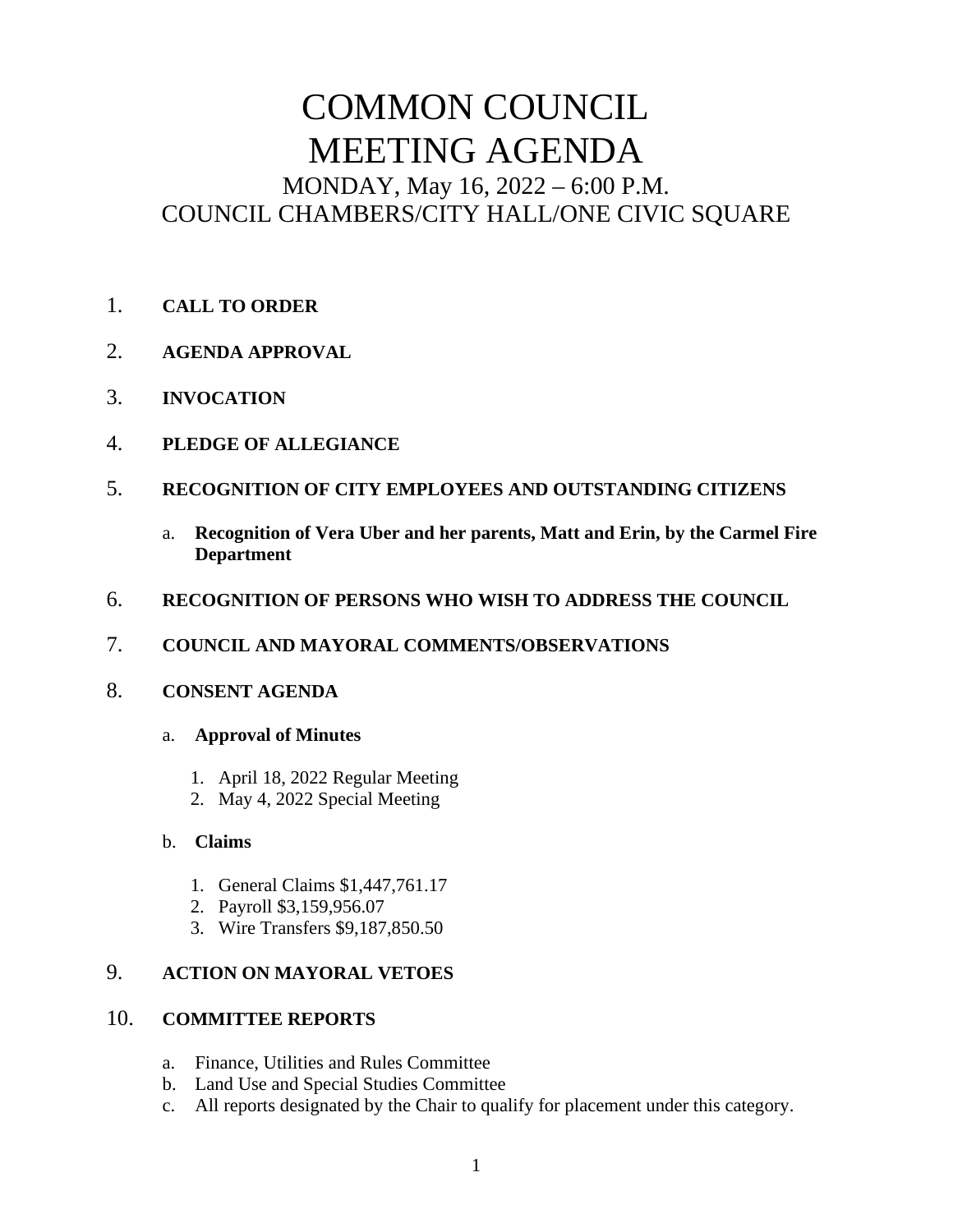### 11. **OTHER REPORTS – (at the first meeting of the month specified below):**

- a. **Carmel Redevelopment Commission (Monthly)**
- b. Carmel Historic Preservation Commission (Quarterly January, April, July, October)
- c. **Audit Committee (Bi-annual May, October)**
- d. Redevelopment Authority (Bi-annual April, October)
- e. **Carmel Cable and Telecommunications Commission (Bi-annual April, October)**
- f. Economic Development Commission (Bi-annual February, August)
- g. Library Board (Annual February)
- h. Ethics Board (Annual February)
- i. Public Art Committee (Annual August)
- j. **Parks Department (Quarterly February, May, August, November)**
- k. **Mayor's Advisory Commission on Human Relations**
- l. All reports designated by the Chair to qualify for placement under this category.

## 12. **OLD BUSINESS**

a. **Nineth Reading of Ordinance Z-670-21**; An Ordinance of the Common Council of the City of Carmel, Indiana, Amending the WestClay Village Planned Unit Development District Ordinance; Sponsor: Councilor Rider. **Remains in the Land Use and Special Studies Committee.** 

### **Synopsis:**

Ordinance amends the WestClay Village Planned Unit Development District, as amended, to apply the five hundred (500) foot setback from residentially used property for gas station pumps, pump islands and vent pipes set forth in Ordinance Z-669-21 to the WestClay PUD district.

b. **Resolution CC-04-18-22-01**: A Resolution of the Common Council of the City of Carmel, Indiana, Adopting the Carmel Comprehensive Plan; Sponsor: Councilor Rider. **Sent to the Land Use and Special Studies Committee.**

### **Synopsis:**

This resolution updates and reformats the Comprehensive Plan.

c. **Second Reading of Ordinance D-2622-22**; An Ordinance of the Common Council of the City of Carmel, Indiana, Authorizing the Issuance of Economic Development Tax Increment Revenue Bonds to Support the Redevelopment of a Former AT&T Site, and Authorizing and Approving Other Actions in Respect Thereto; Sponsor: Councilor Worrell. **Sent to the Finance, Utilities and Rules Committee (5/4/22, 5/9/22, and 5/16/22 Meeting Dates)** 

### **Synopsis:**

Ordinance authorizes the issuance of developer TIF bonds by the City of Carmel, Indiana, to finance improvements to support the redevelopment of the former AT&T site located at 210 3<sup>rd</sup> Avenue SW and adjacent properties.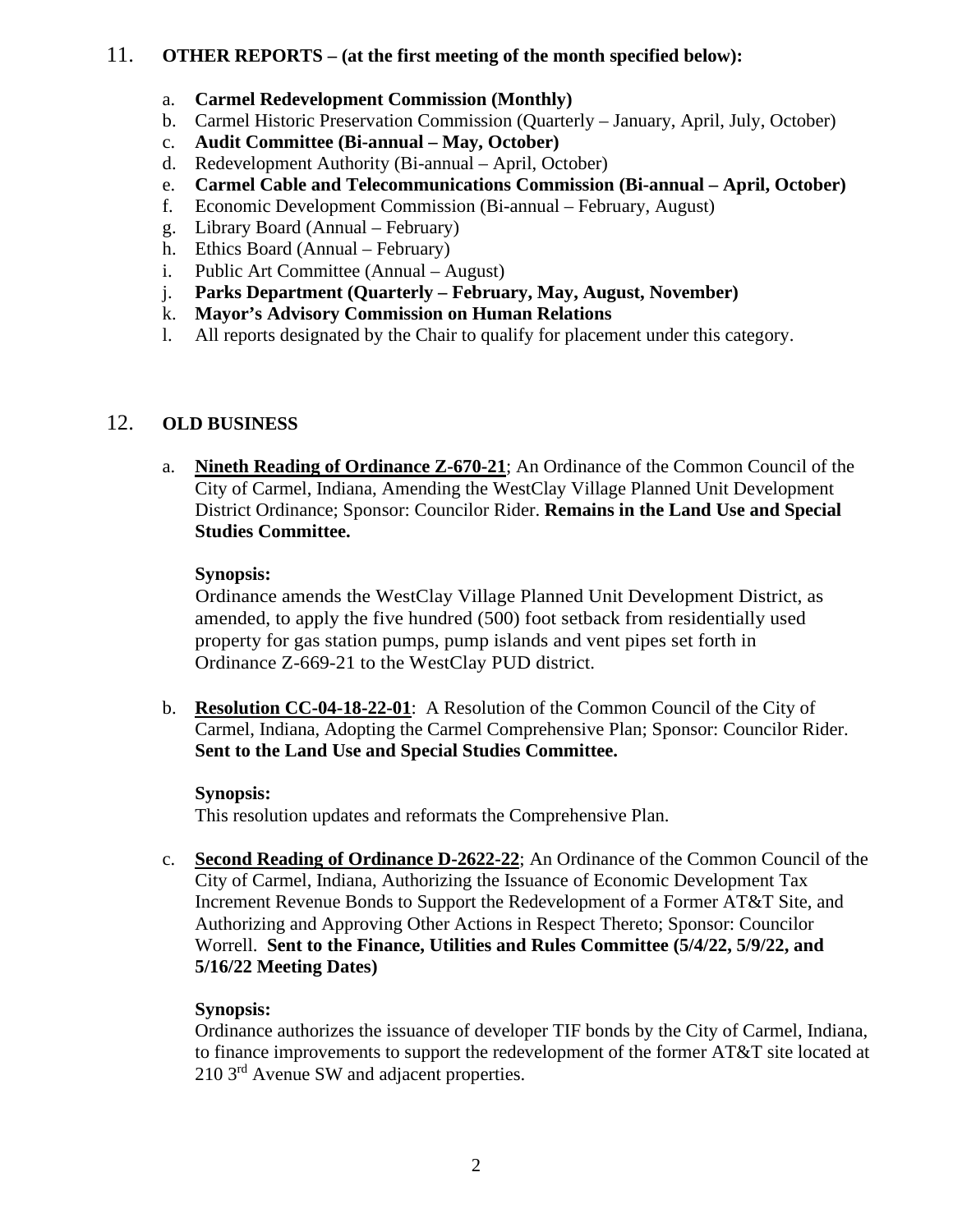d. **Second Reading of Ordinance D-2623-22**; An Ordinance of the Common Council of the City of Carmel, Indiana, Authorizing the Issuance of Economic Development Tax Increment Revenue Bonds to Support the ERS Old Meridian and Main Project, and Authorizing and Approving Other Actions in Respect Thereto; Sponsor: Councilor Worrell. **Sent to the Finance, Utilities and Rules Committee (5/4/22, 5/9/22, and 5/16/22 Meeting Dates)**

#### **Synopsis:**

Ordinance authorizes the issuance of developer TIF bonds by the City of Carmel, Indiana, to finance improvements to support the development of the ERS Old Meridian and Main Project.

e. **Second Reading of Ordinance D-2624-22**; An Ordinance of the Common Council of the City of Carmel, Indiana, Authorizing the Issuance of Economic Development Tax Increment Revenue Bonds to Support the Concourse Project, and Authorizing and Approving Other Actions in Respect Thereto; Sponsor: Councilor Worrell. **Sent to the Finance, Utilities and Rules Committee (5/4/22, 5/9/22, and 5/16/22 Meeting Dates)**

#### **Synopsis:**

Ordinance authorizes the issuance of developer TIF bonds by the City of Carmel, Indiana, to finance improvements to support the development of the Concourse Project.

f. **Second Reading of Ordinance D-2625-22**; An Ordinance of the Common Council of the City of Carmel, Indiana, Authorizing the Issuance of Economic Development Tax Increment Revenue Bonds to Support the Old Meridian Apartments Project, and Authorizing and Approving Other Actions in Respect Thereto; Sponsor: Councilor Worrell. **Sent to the Finance, Utilities and Rules Committee (5/4/22, 5/9/22, and 5/16/22 Meeting Dates)**

### **Synopsis:**

Ordinance authorizes the issuance of developer TIF bonds by the City of Carmel, Indiana, to finance improvements to support the development of the Old Meridian Apartments Project.

g. **Resolution CC-04-18-22-07**: A Resolution of the Common Council of the City of Carmel, Indiana, Approving Certain Matters in Connection with the Old Meridian Economic Development Area (Old Meridian Apartments Allocation Area); Sponsor: Councilor Worrell. **Sent to the Finance, Utilities and Rules Committee (5/4/22, 5/9/22, and 5/16/22 Meeting Dates)**

### **Synopsis:**

Resolution approves (1) a resolution of the Carmel Redevelopment Commission creating a new Old Meridian Apartments Allocation Area within the Old Meridian Economic Development Area, including an economic development plan supplement, and (2) a related Carmel Plan Commission resolution.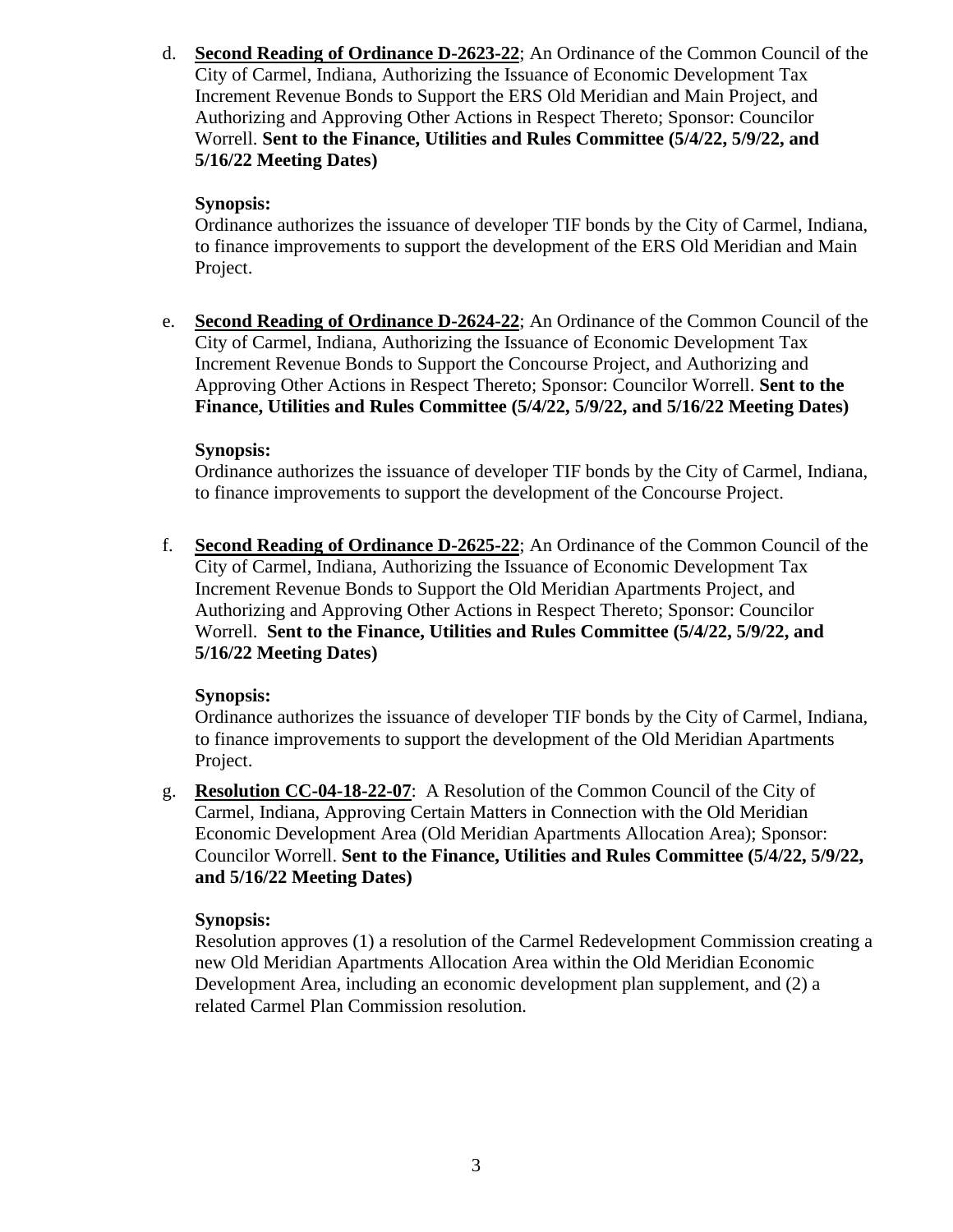#### 13. **PUBLIC HEARINGS**

#### 14. **NEW BUSINESS**

a. **First Reading of Ordinance D-2627-22**; An Ordinance of the Common Council of the City of Carmel, Indiana, Amending Chapter 8, Article 3, Sections 8-20; Sponsor: Councilor Finkam.

#### **Synopsis:**

Ordinance establishes a speed limit of twenty-five m.p.h. on Brauer Lane and Smallstig Circle.

b. **Resolution CC-05-16-22-01**: A Resolution of the Common Council of the City of Carmel, Indiana, Initiating the Process of Declaring the Seat of a member of the Carmel Common Council Vacant; Sponsors: Councilors Finkam, Campbell, and Hannon.

#### **Synopsis:**

Resolution Initiates the process of declaring Councilor H. Bruce Kimball's seat on the Carmel Common Council vacant due to his extended absence from the Council.

c. **First Reading of Ordinance D-2621-22**; An Ordinance of the Common Council of the City of Carmel, Indiana, Repealing Chapter 2, Article 2, Section 2-23 of the Carmel City Code, Withdrawing the City's Membership in the 2015 Central Indiana Regional Development Authority and Authorizing the City of Carmel's Membership in the Central Indiana Regional Development Authority Established by Indiana Code §36-7.7-1-1 *et seq*; Sponsors: Councilors Finkam, Nelson, and Worrell.

#### **Synopsis:**

Ordinance withdraws the City of Carmel's membership in the Central Indiana Regional Development Authority established in 2015 and authorizes the City of Carmel to become a member of the newly formed Central Indiana Regional Development Authority.

d. **Resolution CC-05-16-22-02**: A Resolution of the Common Council of the City of Carmel, Indiana, Adopting a Preliminary Strategic Economic Development Plan for the Central Indiana Regional Development Authority Pursuant to Indiana Code §36-7.7-1-1 et seq; Sponsor: Councilors Finkam, Nelson, and Worrell.

#### **Synopsis:**

Resolution adopts a preliminary strategic economic development plan for the Central Indiana Regional Development Authority.

#### 15. **AGENDA ADD-ON ITEMS**